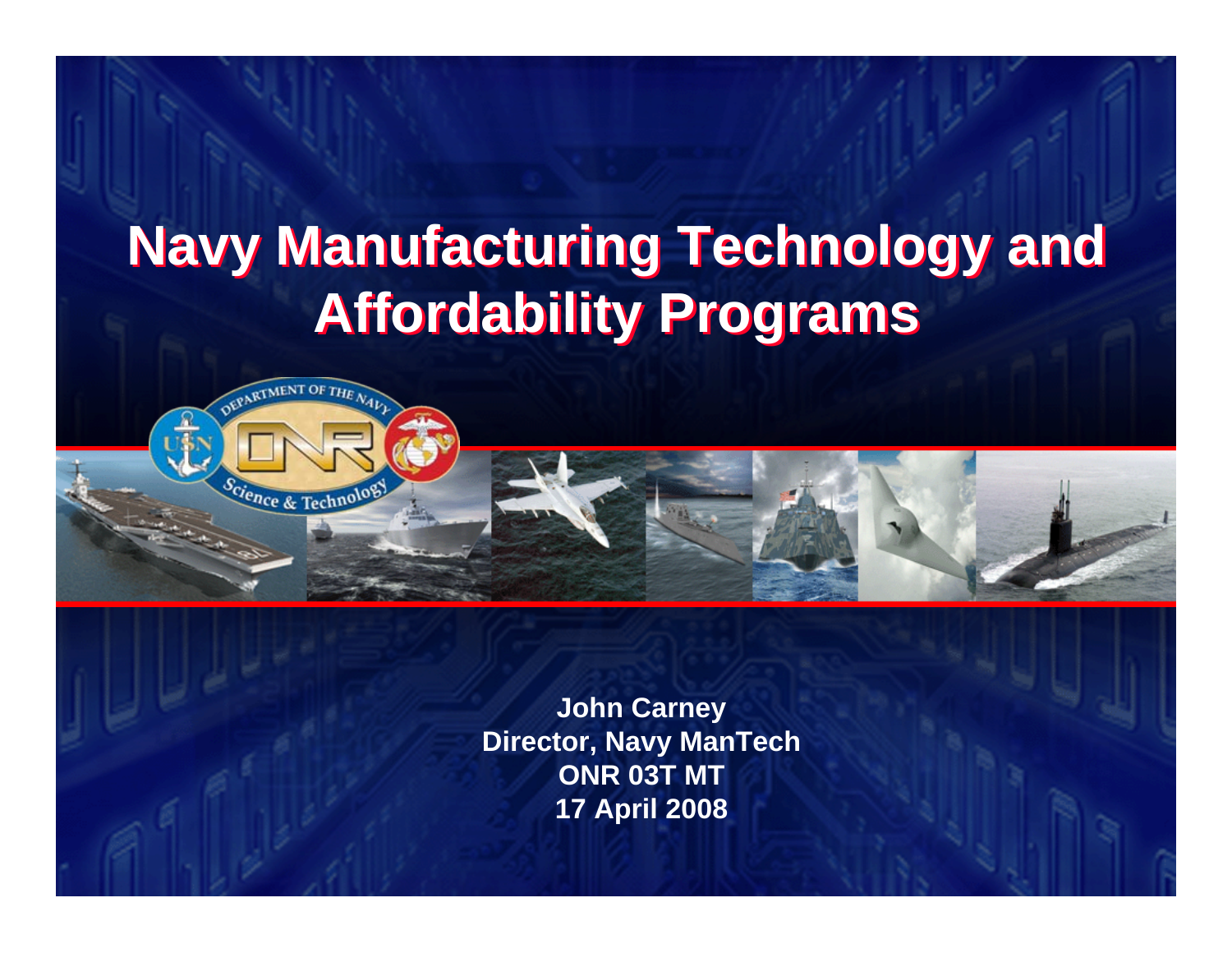

# **Office of Naval Research Office of Naval Research 03T Organization 03T Organization 03T Organization**



**DISTRIBUTION STATEMENT A: Approved for public release; distribution is unlimited. Will be highlighted in brief**  $\bullet$  **Will be highlighted in brief**  $\bullet$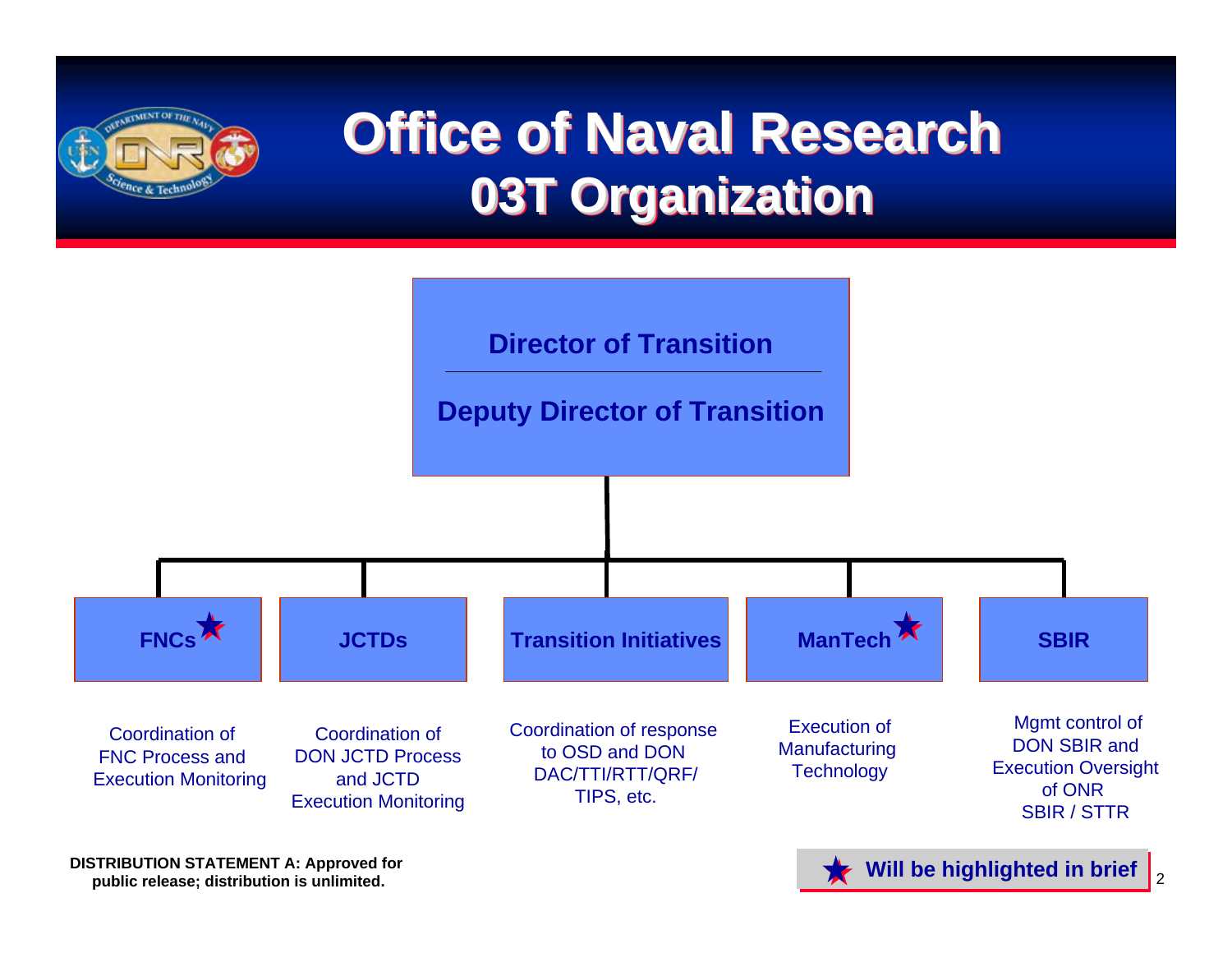

### **Examples Addressing Manufacturing Examples Addressing Manufacturing Early Cross ONR Spectrum Early Cross ONR Spectrum**



**DISTRIBUTION STATEMENT A: Approved for public release; distribution is unlimited.**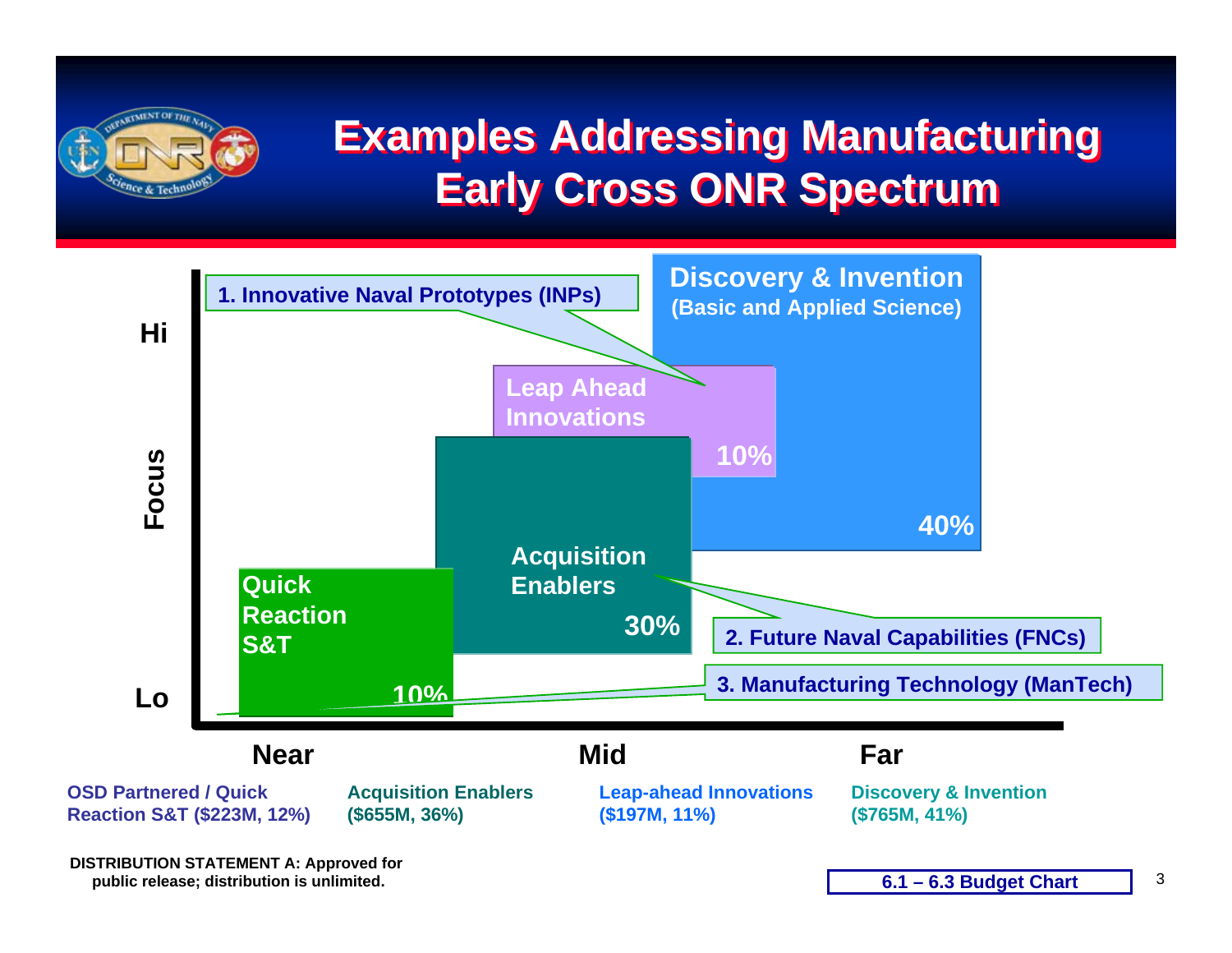

## **Innovative Naval Prototypes (INP) Innovative Naval Prototypes (INP) Overview Overview**

- • **Investments planned with critical mass to achieve a level of maturity suitable for transition within 4-8 years**
- •**Likely disruptive**
- •**A primary goal is to move the risk from Acquisition (Billions of \$\$) back to S&T (Millions of \$\$)**
- •**Higher technological risk than Future Naval Capabilities**
- $\bullet$  **INPs are approved by the Navy Corporate Board (Assistant SecNav Research Development Acquisition, Vice Chief of Naval Operations, Assistant Commandant of the Marine Corps)**
	- **INPs with a technology focus:**
		- •Electromagnetic Rail Gun
		- Free Electron Laser
		- Integrated Topside
	- **INPs with a capability focus:**
		- PLUS
		- •**Seabasing**
		- Tactical Satellite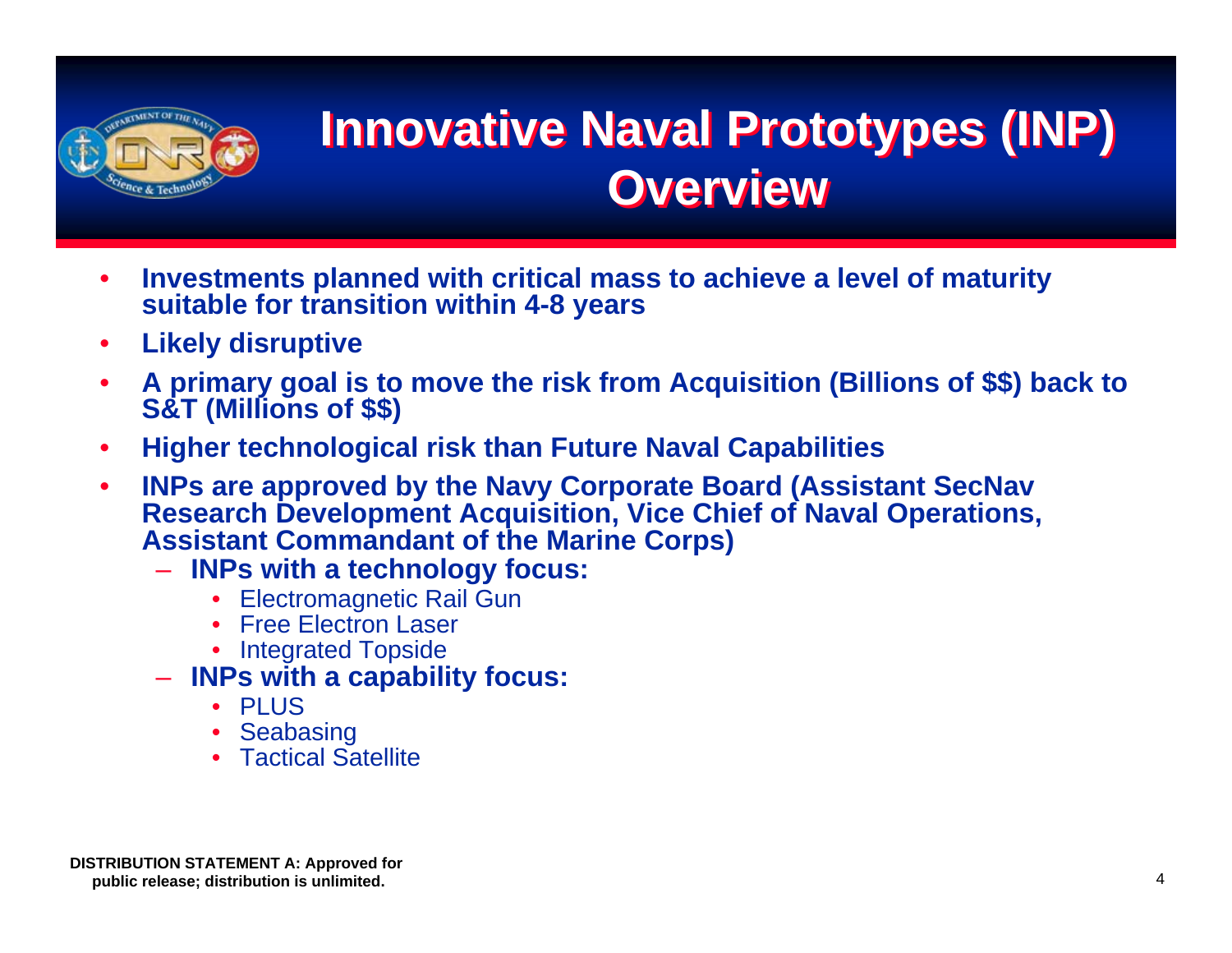

# **Integrated Topside Vision**

- $\bullet$ **Dominate the RF spectrum**
- $\bullet$  **Enable innovation through a RF Open Architecture (hardware and software)**
- **Create affordable systems that are scalable across platforms**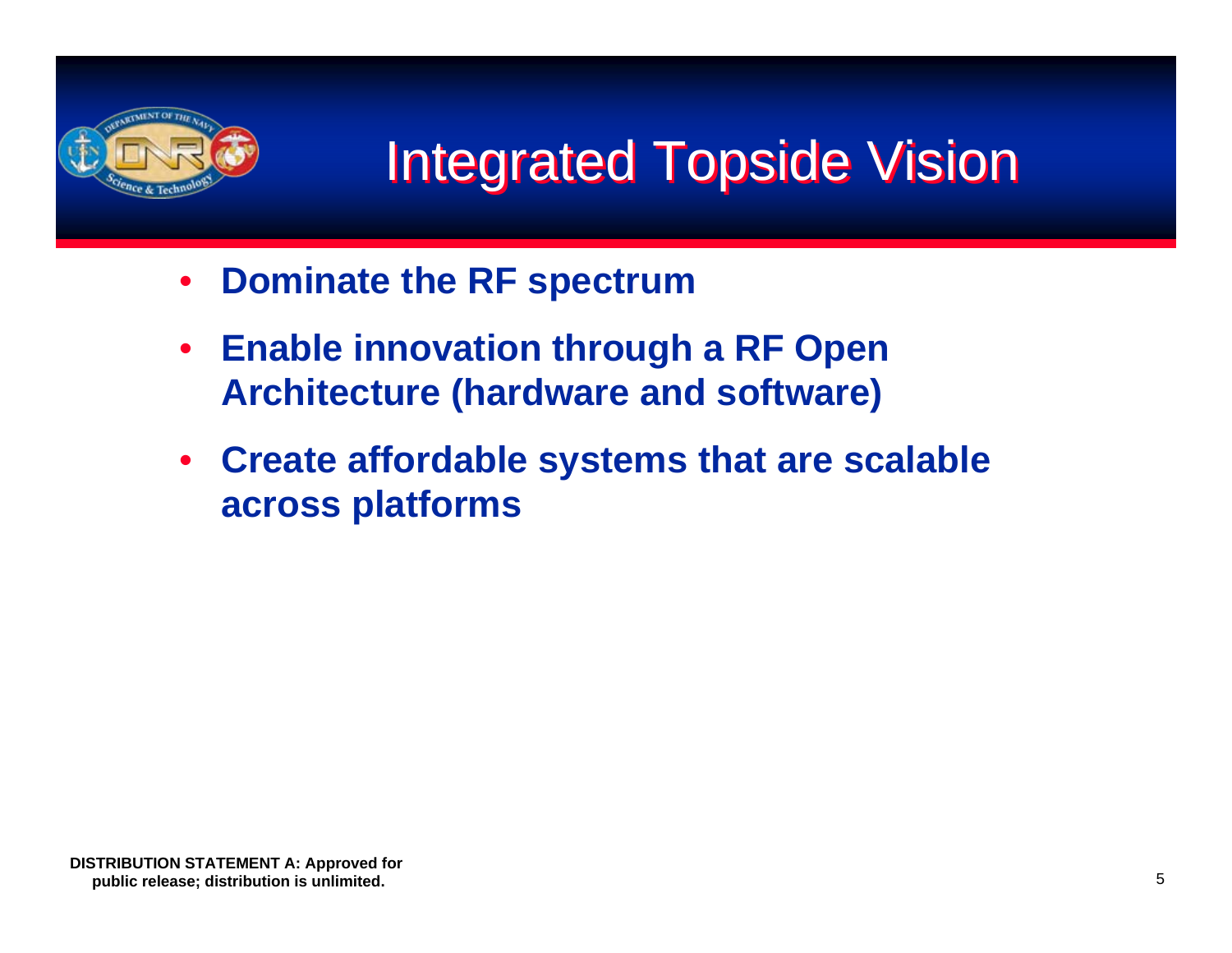

| <b>Current State of The Art</b>                               | <b>Integrated Topside</b>                                                     |
|---------------------------------------------------------------|-------------------------------------------------------------------------------|
| <b>Overcrowded</b>                                            | <b>Combined apertures (multi-function, multi- beam)</b>                       |
| Poor performance due to blockage and EMI                      | <b>Optimally placed apertures, integration of RF functions to control EMI</b> |
| <b>Expensive to acquire and maintain</b>                      | Reduced acquisition and total ownership cost                                  |
| <b>Significant Size, Weight and Power requirements (SWaP)</b> | <b>Significantly reduced SWaP</b>                                             |

**DISTRIBUT CONTRIGHT A: Approved Topside continually optimized to meet highest priority needs** RF functions simultaneously share apertures and signal processing

public **r**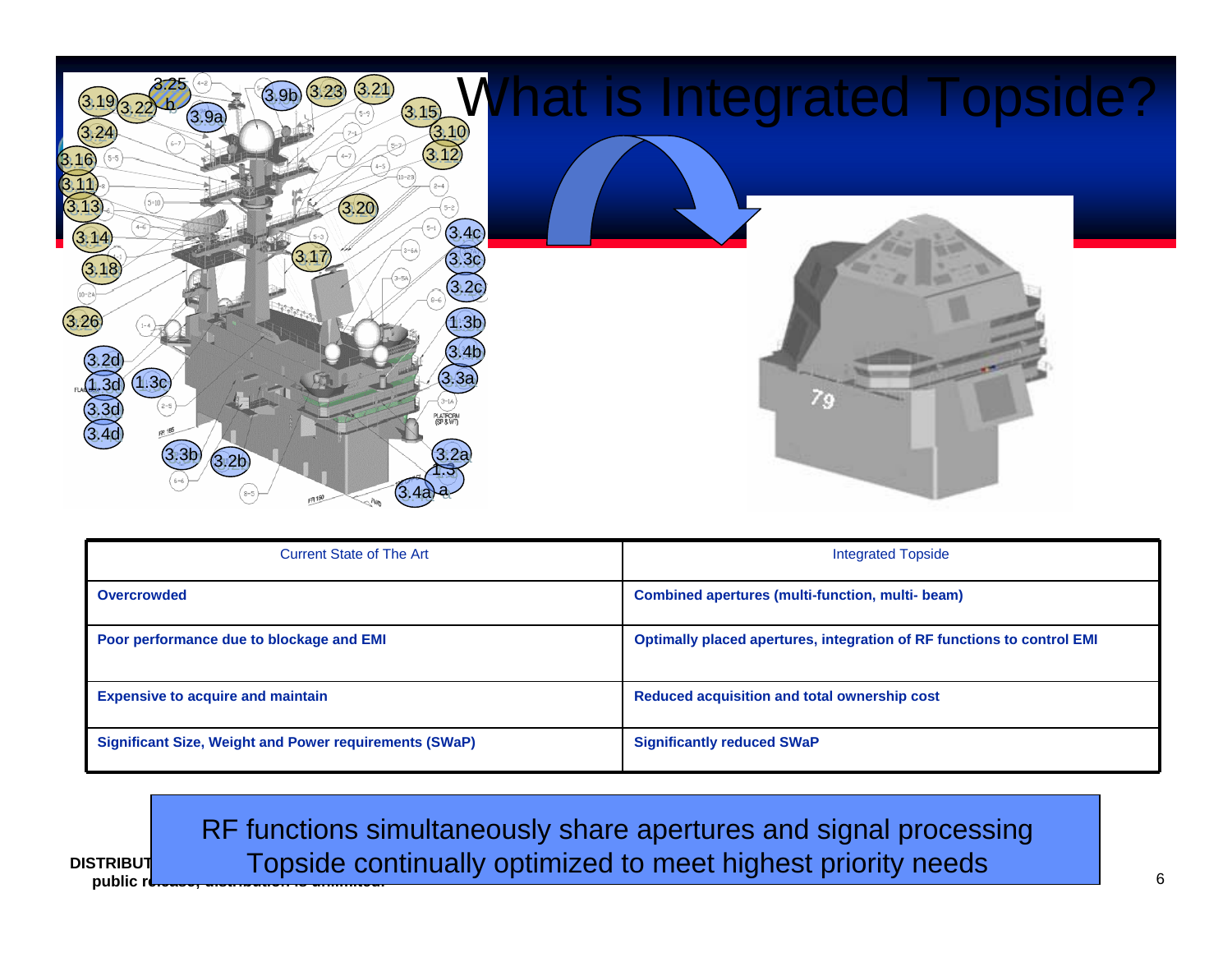

## Integrated Topside (INTOP) Integrated Topside (INTOP) Objective Objective

- • **Develop and demonstrate an integrated, multi-function, multi-beam top-side aperture construct that has:** 
	- **A scalable family of EW, RADAR (not high power) & communications capability to support multiple classes of ships**
	- **Modular open RF design (apertures and electronics) to facilitate best of breed technology and cost effective upgrades**
	- **Shared apertures for multiple functions**
	- **Software defined functionality**
	- **Cost effectiveness up front and over the life cycle**
	- **Increased operational capability**
	- **Spiral development to reduce risk and costs and have high probability for transition of technology to the fleet**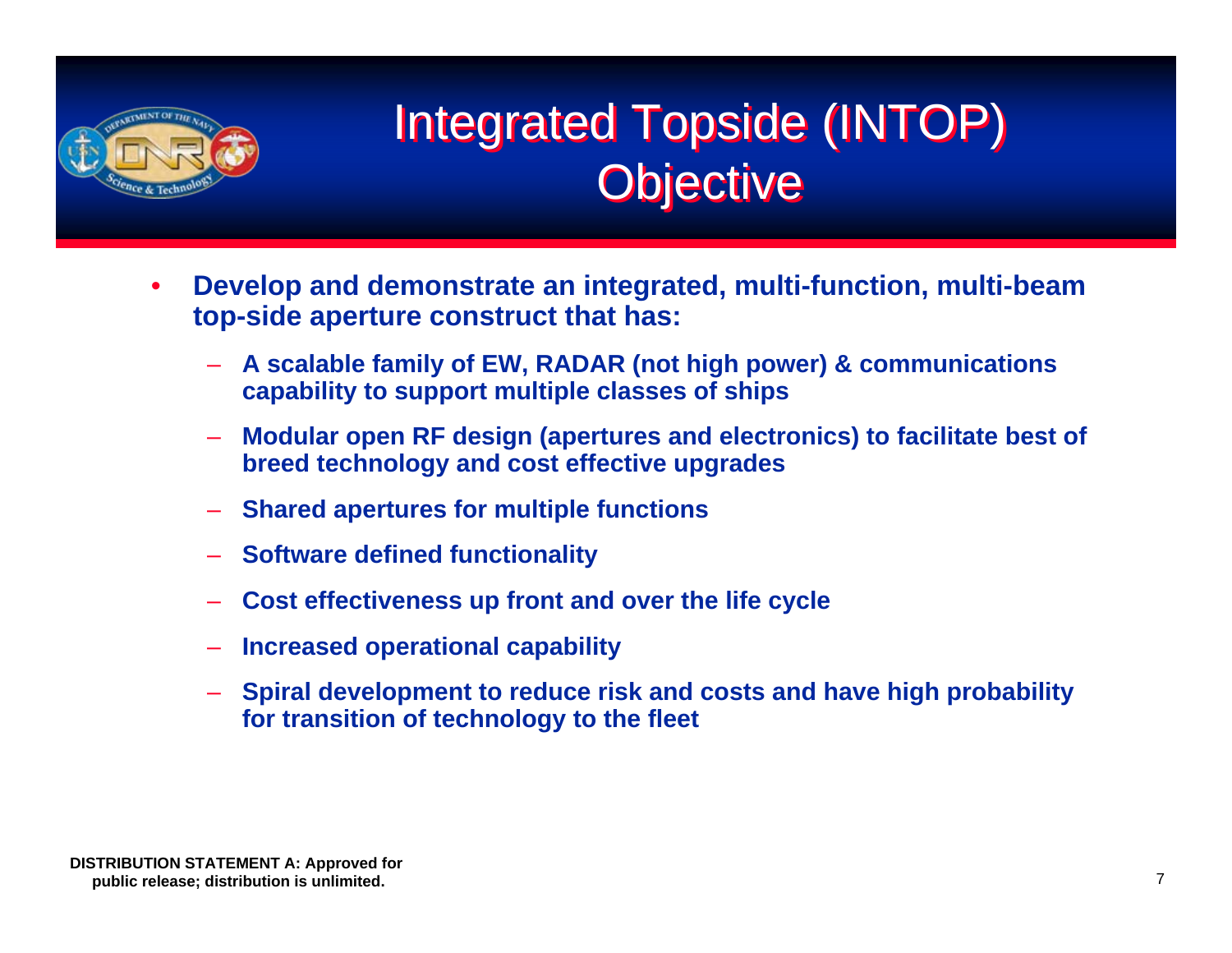

## **Future Naval Capabilities (FNCs) Future Naval Capabilities (FNCs) Overview**

#### •**The FNC Program:**

- **Composed of Enabling Capabilities (ECs) which develop and deliver quantifiable products (i.e., prototype systems, knowledge products, and technology improvements)**
- **In response to validated requirements**
- **For insertion into acquisition programs after meeting agreed upon exit criteria within five years**

#### •**ECs**

- **Currently aligned with four of the pillars of Naval Power 21 (Sea Shield, Sea Strike, Sea Base, and FORCEnet)**
- **Additional group for crosscutting technology improvements (Enterprise and Platform Enablers) for operations and maintenance cost savings**

#### **Aligns requirements, acquisition, Fleet, and S&T Communities to increase impact of S&T investment**

**DISTRIBUTION STATEMENT A: Approved for public release; distribution is unlimited.**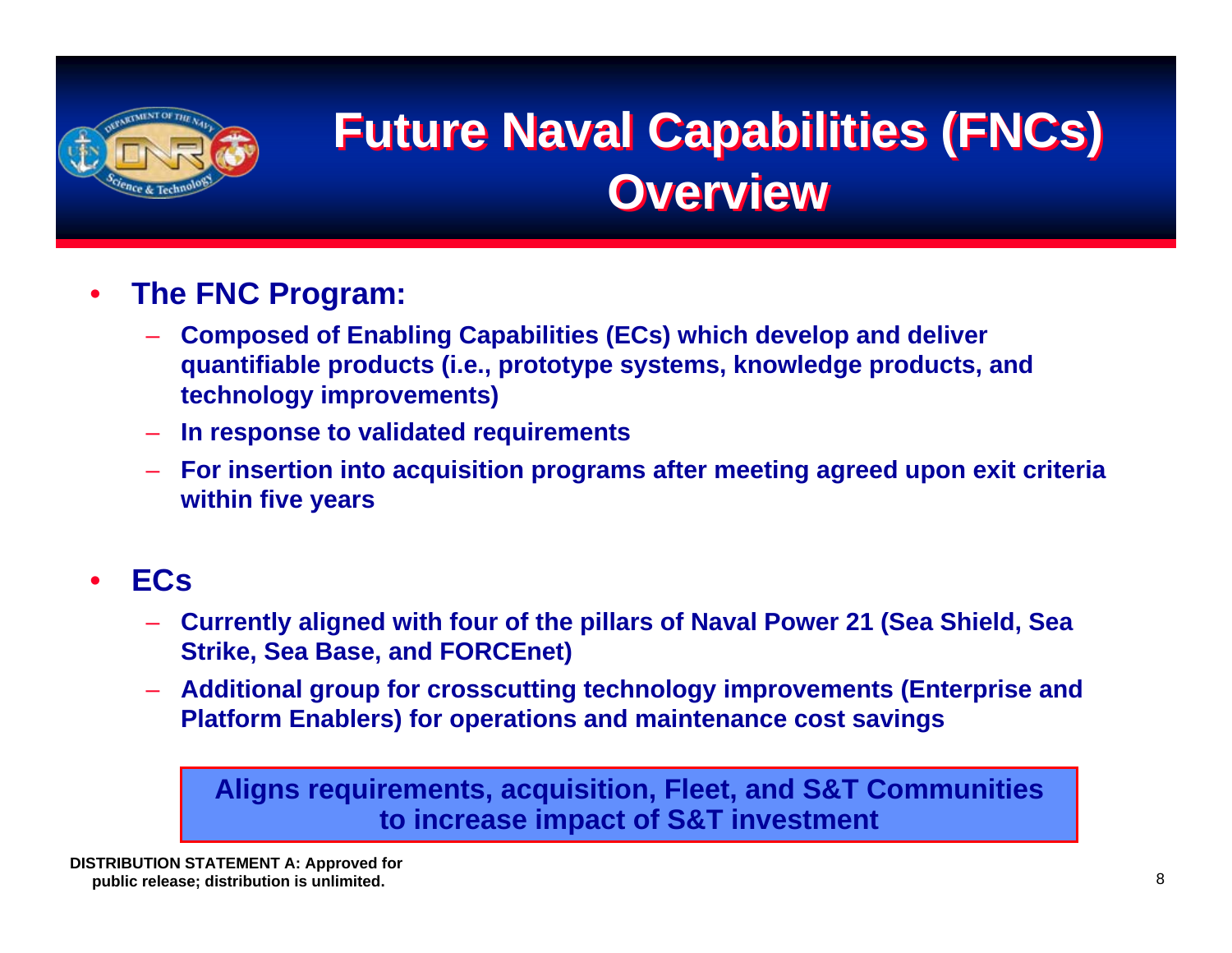

## **FNC Overview (cont) FNC Overview (cont) Keys to Transition Keys to Transition**

- **S&T passes mature technology to acquisition into development and production programs**
- • **Agreement must exist on the maturity and readiness at the stage this happens (Technology Transition Agreement or TTA)**
- • **Key components agreed upon in a TTA:**
	- **-- Description of Product -- Demonstration of TRL**
	- **-- Completion/Transition Year -- Exit Criteria**
	- **-- Level of Risk (Technology Readiness Level)**







**DISTRIBUTION STATEMENT A: Approved for public release; distribution is unlimited.**

#### **Transition is the responsibility of all stakeholders**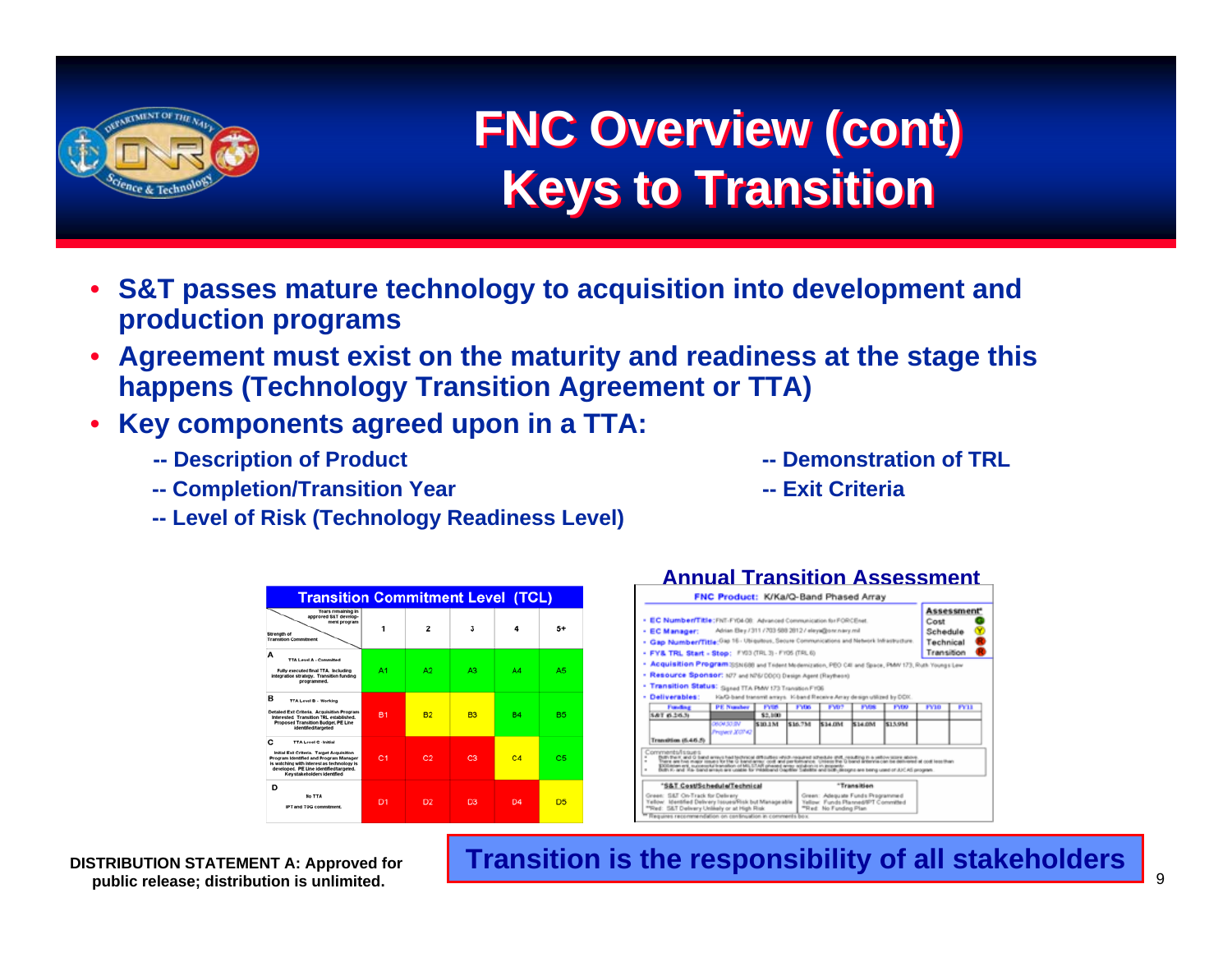

#### **Affordable Common Radar Architecture FNC Project Highlight FNC Project Highlight Affordable Common Radar Architecture**



#### **Objectives**

- ▛ Common scalable architecture for:
	- ▉ USMC HELRASR/USAF KMDS
	- ▉ Integrated SPN-43, SPS-48, SPS-49 retrofit.
- ▛ Emphasize scalability and open architecture for procurement and life cycle affordability

#### **S&T Design Issues**

- **Affordable OA core relevant to afloat & expeditionary systems**
- Extended reliability by design
- Address permanent and near-land use prohibitions from spectrum loss
- Address mid-latitude ducting limitations
- **Fixed or rotator TBD depending upon procurement and life**cycle costs

If rotator, address Doppler resolution limitations

**ECCM** 

High resolution for NCID and closely spaced objects

Affordable scalable architecture meeting joint needs

#### **Budget (\$M)** FY09 FY10 FY11 FY12 FY13 Total ACRA 2.75 7.26 8.25 5.39 3.3 26.95

**public release; distribution is unlimited.**  $\begin{bmatrix} 1 & 0 \\ 0 & 0 \end{bmatrix}$  **AFFORDABLE, RELIABLE, MOBILE** 

**DISTRIBUTION STATEMENT A: Approved for**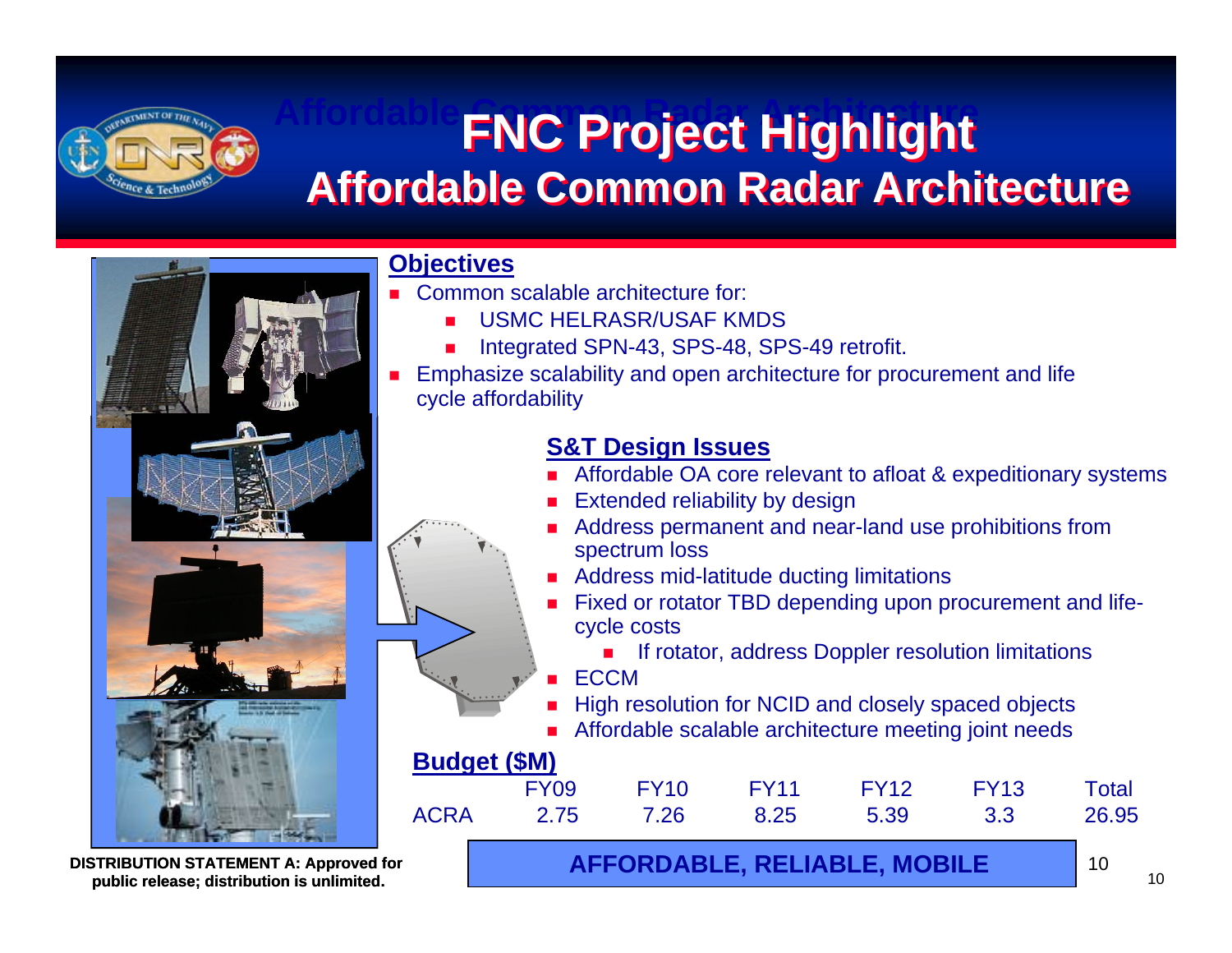

## **Manufacturing Technology (ManTech) Manufacturing Technology (ManTech) Overview**

#### •**Mission:**

- **Develop enabling manufacturing technology -- new processes and equipment -- for implementation on DoD weapon system production lines**
- **DoD 4200.15 states investments should:**
	- •Transition emerging S&T results to acquisition programs
	- • Improve industrial capabilities in production, maintenance, repair and industrial base responsiveness
	- • Advance manufacturing technology to reduce cost, improve performance, and responsiveness
- • **Budget:**
	- **Stable at approx. \$60M**

#### •**Execution:**

- **Nine Centers of Excellence (COEs)**
	- •8 Contracted, 1 Government



FY07 FY08 FY09 FY10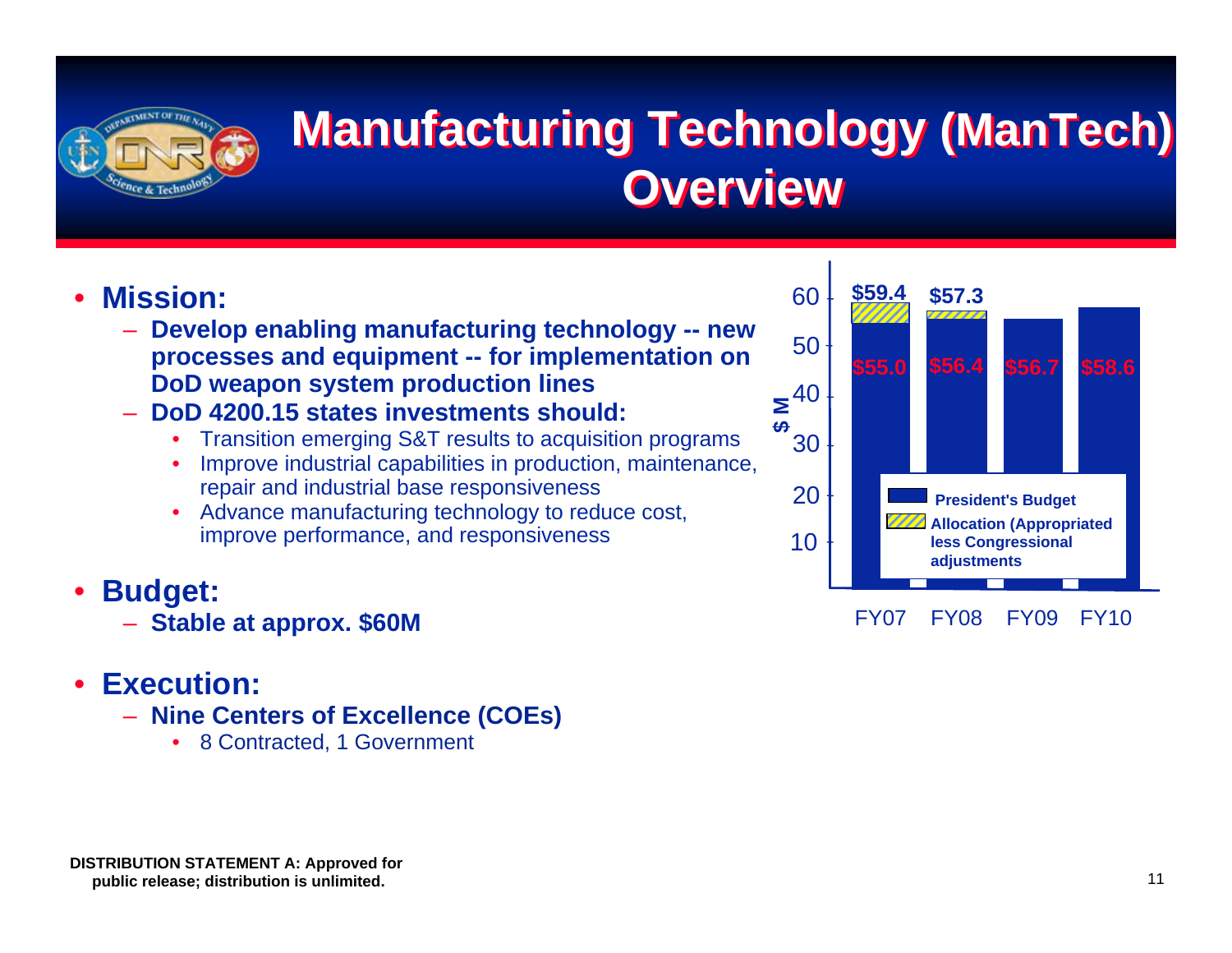

# **ManTech Overview (cont) ManTech Overview (cont) Execution Execution**

**Navy ManTech is executed through nine Centers of Excellence (COEs):**

- –**Execute projects; manage project teams**
- –**Serve as corporate expertise in technological areas**
- –**Collaborate with acquisition program offices / industry to identify and resolve mfg issues**
- –**Develop and demo mfg technology solutions for identified Navy requirements**
- –**Provide consulting services to Naval industrial activities and industry**
- –**Facilitate transfer of developed technologies**

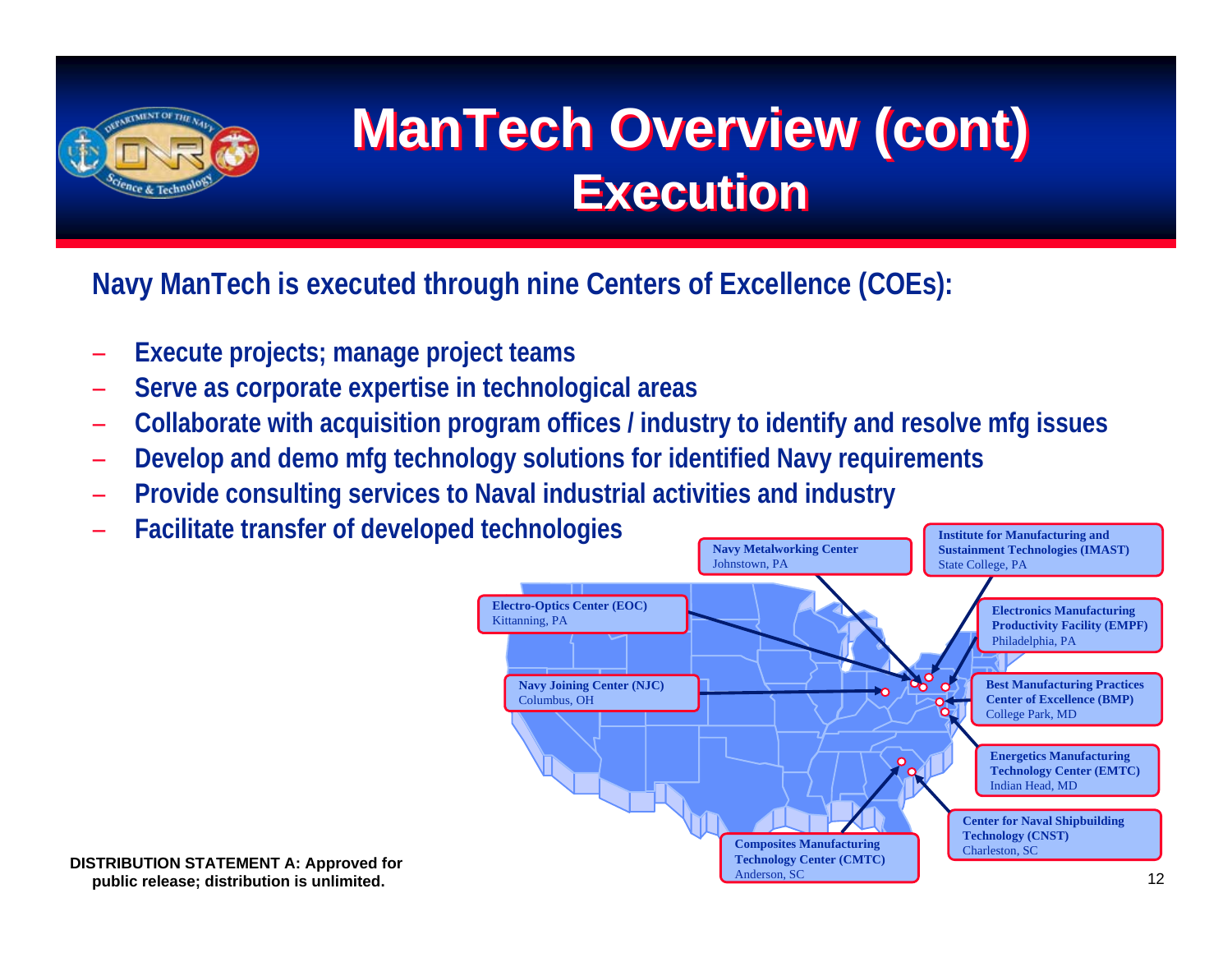

# **ManTech Overview (cont) ManTech Overview (cont) FY09 Investment Strategy FY09 Investment Strategy**

- • **Focused Shipbuilding Affordability Initiatives** 
	- **Concentrate resources on few high priority naval platforms for maximum benefit**
	- **Working with Program Offices and industry to select and execute projects to reduce acquisition cost**
	- **Acquisition Program Office prioritizes projects for platform portfolio**
	- **Platform IPTs oversee platform portfolios (ONR, COEs, Program Office, industry)**

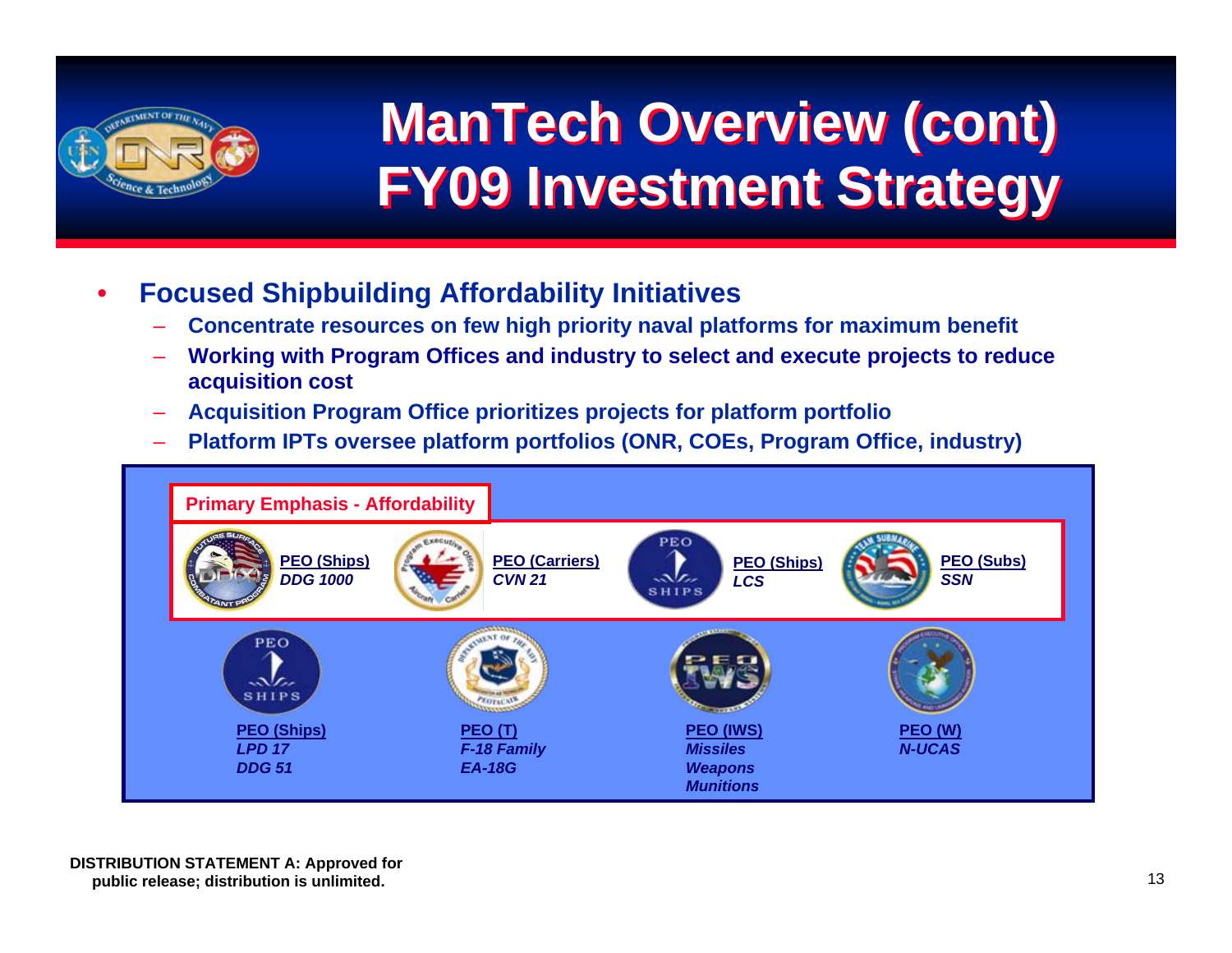

### **LCS Build Strategy LCS Build Strategy (LCS) (LCS)**

- **LCS Program Office asked ManTech for suggestions for improving acquisition process for Littoral Combat Ships**
	- Recommendation LCS bidders be required to include a Build Strategy in proposal
- **LCS Program Office agreed and requested that ManTech develop -**
	- 1. Draft build strategy requirements that could be included in the LCS solicitation and
	- 2. Evaluation criteria that the Navy could use to assess strategies submitted
- **CNST teamed with First Marine International (internationally recognized leader in providing specialist services to marine industry) to develop requested documents**
	- Delivered to ONR and **forwarded to LCS Program Office on 10 Jan 08**

**Build Strategy should:** 

- **Describe how the ship is going to be built:** 
	- Block and unit definition
	- Outfit module definition
	- Interim product definition
	- Assembly methods and processes
- **Demonstrate that there are sufficient resources to the build the vessel as described:** 
	- Labor, facilities and infrastructure
- **Demonstrate that the shipyard has the capability to carry out project as proposed:** 
	- Realistic schedule
	- Alignment of resources to schedule
	- Material acquisition plan
- **Describe overall plan:** 
	- From principal product breakdown and supply chain plans to test and commissioning plans

**Done properly, build strategies will reduce cost by matching the production approach to the shipyard process capabilities and will reduce risk to Navy and industry**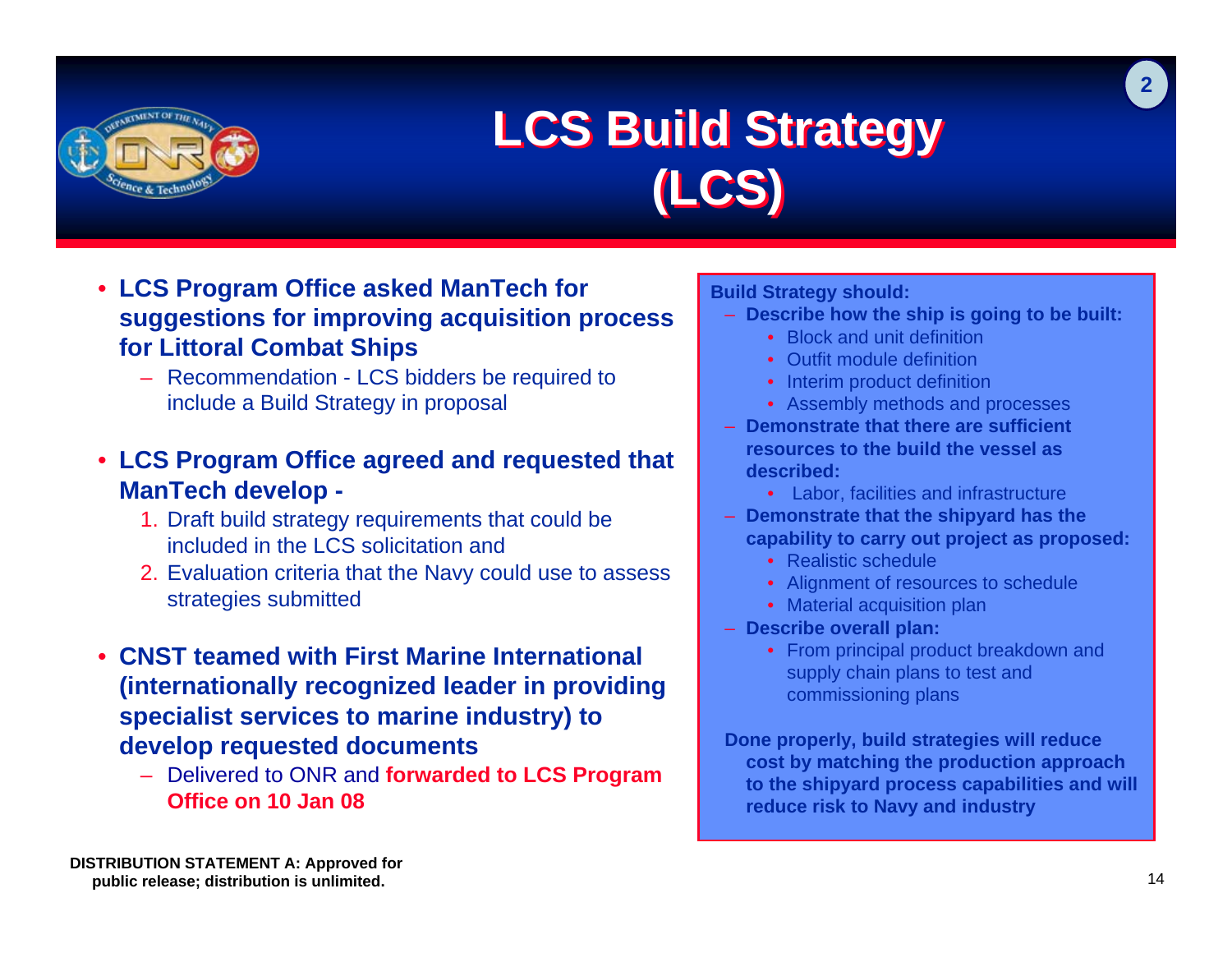

# **ManTech Project Highlight ManTech Project Highlight Laser Image Projection (VCS) Laser Image Projection (VCS)**

- •**Goal:** Automate the layout of attachments during early outfitting
- • **Benefits:**
	- Automate layout process
	- Eliminate paper templates and string measurements wherever possible
- • **Background:**
	- Technology made possible by EB's One-Stop tool, developed under CNST's Product Centric project
	- One-Stop enables extraction of attachment data from EB's 3- D Product Model
- • **Impact**
	- Partially implemented on Hull 781 (8 cylinders)
		- ~2000 hangers (~4000 studs) for Electrical & HVAC attachments
		- •2,910 hours saved **(~84% savings)** on partial use
		- • \$650,000 saved per hull (conservatively estimated at \$65/hour)
		- •**Project cost (\$622K) re-couped in one hull**
		- •Additional application being evaluated



**Retro-reflective targets placed on already marked ship's grid system points can be used to position projection system.**



Projector marks center-point location of stud (green laser light dot). Technician punch-marks & labels attachment point on face of frame flange.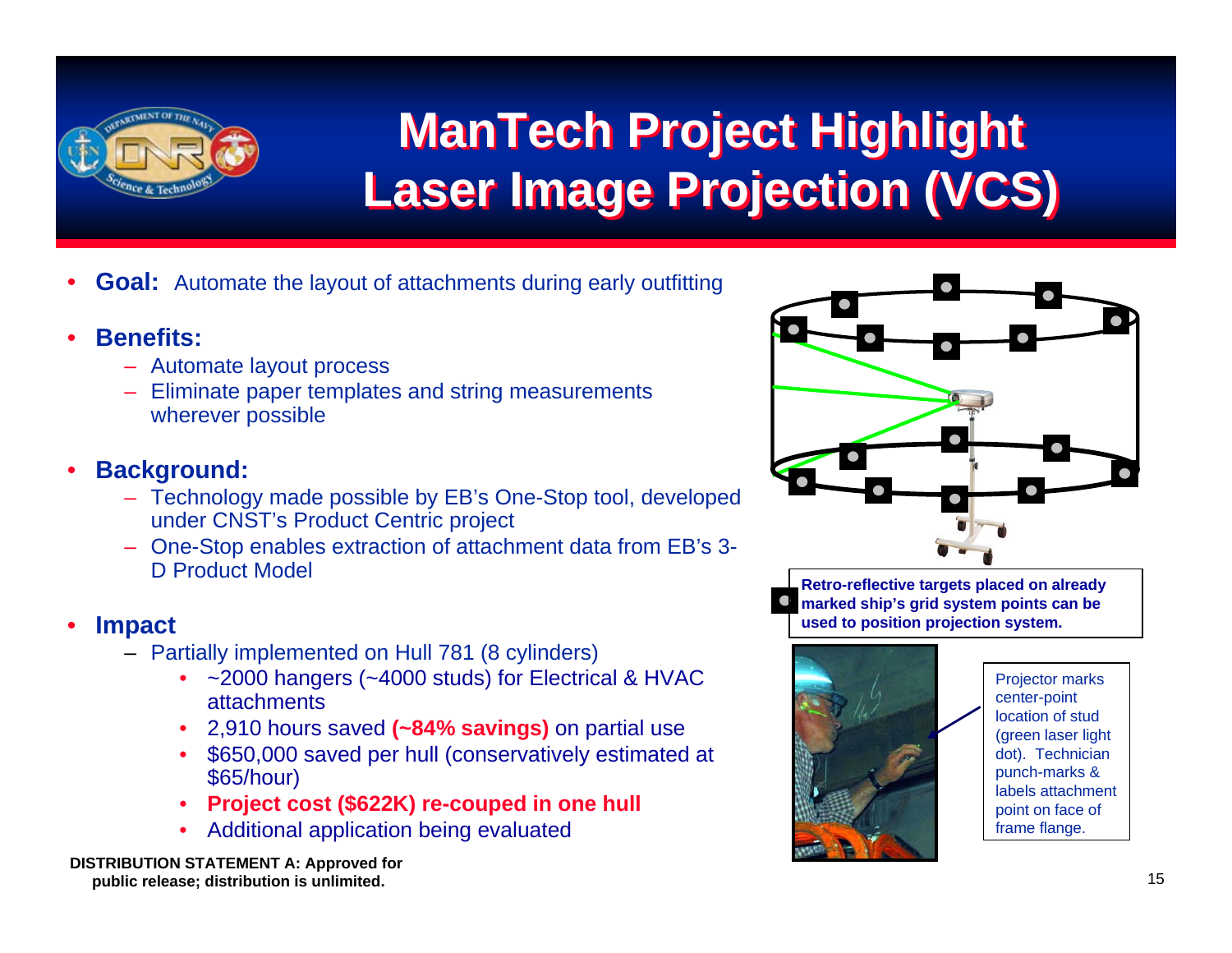

## **ManTech Project Highlight ManTech Project Highlight HSLA-115 Eval / Implementation (CVN) HSLA-115 Eval / Implementation (CVN)**

### • **Background:**

- CVN 78 requires improved performance and higher strength for reducing weight and to meet application requirements
- Implement HSLA-115 at higher strength level and acceptable protection, toughness, welding and structural performance for weight reduction and increased factors of safety

#### • **Payoff:**

- Potential weight savings of 100 200 long tons per hull for one application
- Cost neutral to \$1M savings impact anticipated
- Reduced top-side weight, lower center of gravity 0.2-ft
- Potential for additional future applications that require high strength and toughness

#### • **Achievements:**

- NAVSEA / PMS 378 issued official letter to NGNN approving the use of HSLA-115 in baseline design and requiring successful completion of this project
- NNS Management and Technical Review Board (TRB) officially approved incorporation of HSLA-115 into CVN 78 design (2 Nov 2007)



**DISTRIBUTION STATEMENT A: Approved for public release; distribution is unlimited.**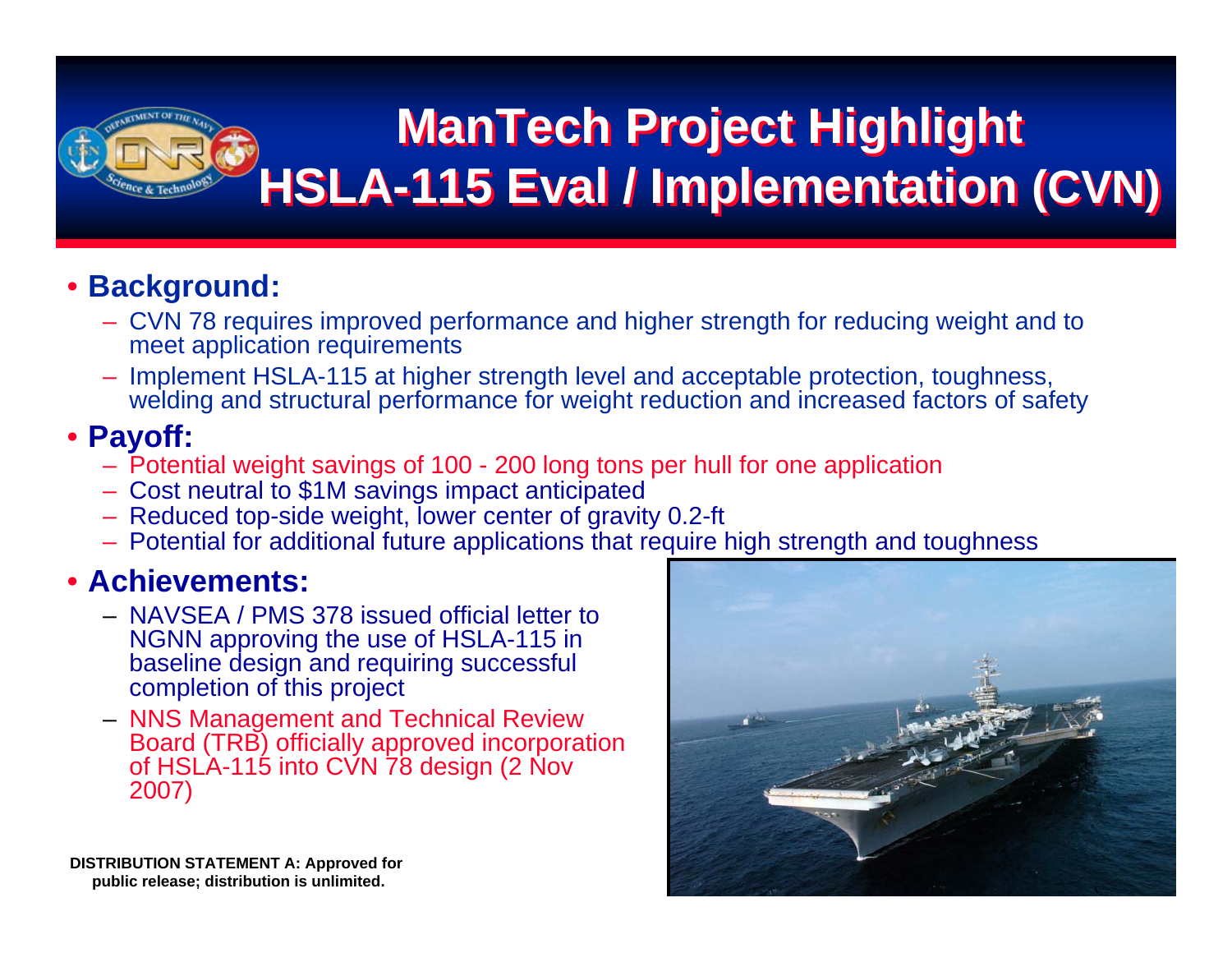

### **ManTech Project Highlight ManTech Project Highlight Design for Production (DfP) Projects (VCS) Design for Production (DfP) Projects (VCS)**

• **Goal:** Develop and implement Design for Production (DfP) techniques for VIRGINIA Class submarine construction cost reduction

#### • **Background:**

– 4 inter-related DfP projects at Electric Boat

#### • **Payoff:**

- Reduced design costs
- Improved configuration management
- Ability to consider design alternatives based on mfg costs
- Standardized best mfg practices for re-use in design
- Improved build sequencing
- Reduced construction costs
- Total est. cost savings of \$4.8M/hull
- **DISTRIBUTION STATEMENT A: Approved for public release; distribution is unlimited.**



**Identifying design / process drivers to reduce construction costs**